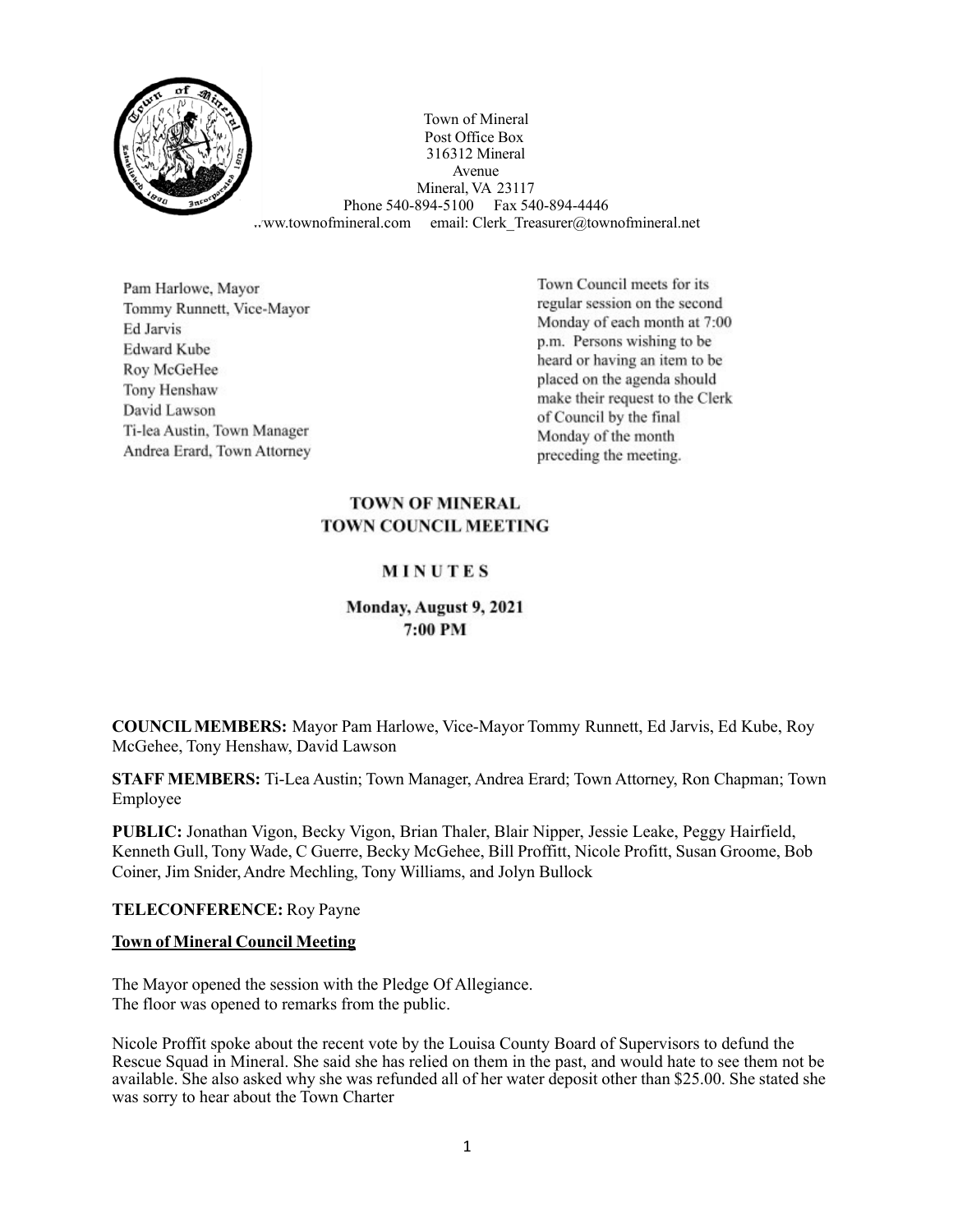Bob Coiner (Mayor of Gordonsville) spoke of the value of having your own town. He posed the question "Why rush?" He postulated that no one cares about the Town like the Towns-people. If we want to see growth and improvement then we have to find ways to grow and improve. He mentioned that he is always available to help.

Becky McGehee spoke passionately of her opposition to dissolving the Charter.

Tony Wade stated that the heart of America is small towns. He asked where the ground swells, why the rush, he said it raises questions that need answers. He posed the question "Where do your loyalties lie?" He closed with the statement "Mineral deserves better".

Susan Groom spoke that learning of this was like being hit by a bat. She loves a small town, and very passionately asserted if you want to see Mineral reemerge then get back to work.

Roy Payne spoke from the phone. His call to action was that everyone needs to act like adults. Name calling and yelling has never resolved anything. Each and every person can help improve the town. We need to make the industry want to come here. He called for the Council to stop acting like children and get to work.

Brian Thaler spoke specifically to those who did not attend the Special Session on July 22, 2021, these are the requests of the citizens, their words are resonating in Town Hall.

Ed Jarvis spoke, stating he had a family emergency the night of the Special Session and was unable to attend. He spoke of needing input from the citizens of the Town, and that he hoped this would spur some thought.

Tommy Runnett stated that this was not done hastily, but was done to get it on the table so that people would get involved, so that they would offer their input. He stated that his phone is always on, and any time anyone wants to talk they can reach out.

The Mayor closed the public session

The Mayor opened the floor for discussion of closing an alley.

There was no discussion, the Mayor closed the floor.

Mayor opened the joint public hearing between the Planning Commission and the Town regarding Restricted Limited / Zoning Change

The hearing was called to order by Chairman Jim Snider. Attending members were: Jim Snider,Andre Mechling, Tony Williams, Tony Henshaw, and Jolyn Bullock.

The topics that were discussed by Mr. Jim Snider included the lot size determining the size of the house as well as the Health Department improvements on sewage. Further discussion continued on the sizing footprints of homes in the Town as well as proposed reduction of lot size in the Restricted Limited Zoning Classification.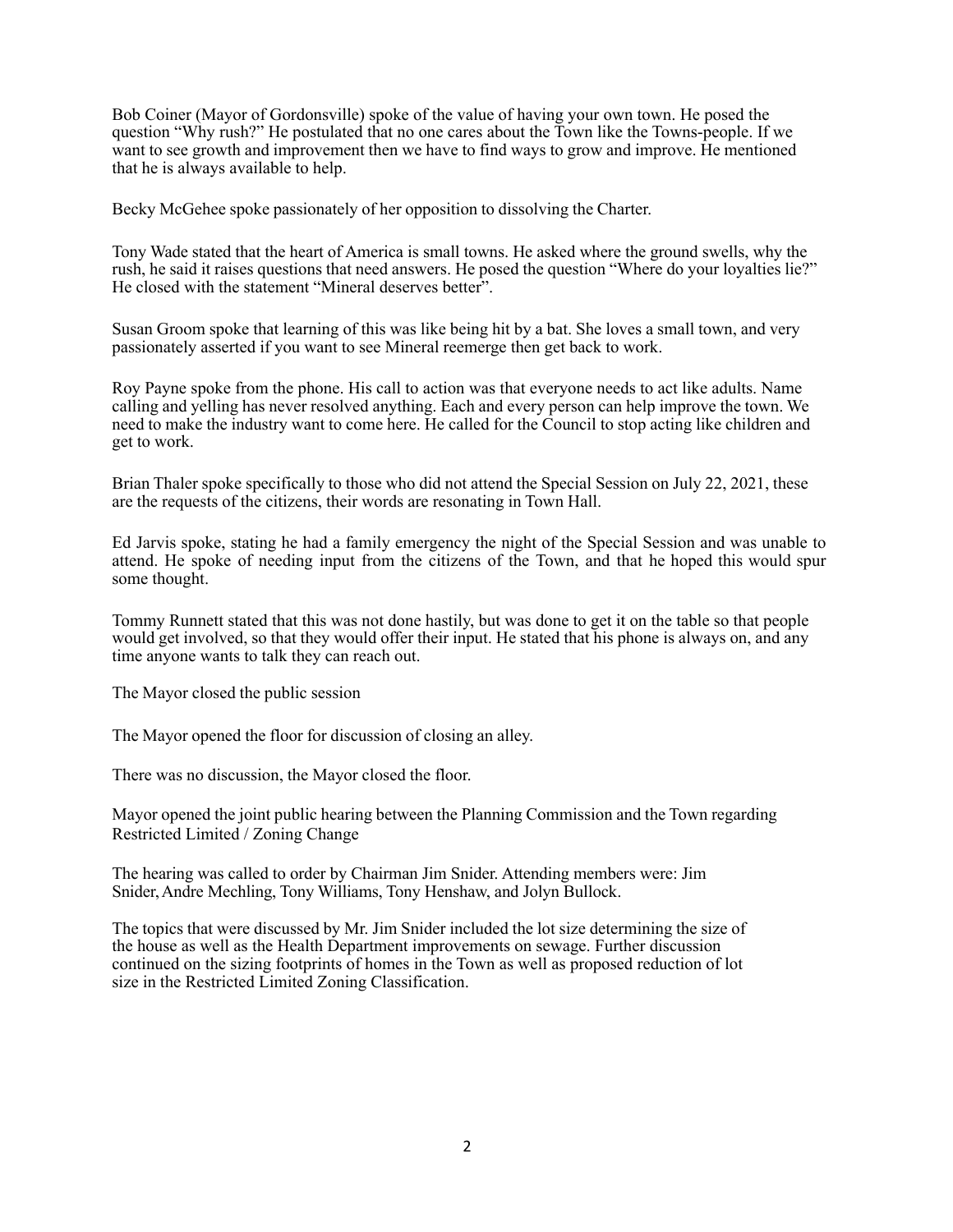**Motion made by Tony Williams to recommend adoption of the ordinance change. Seconded by Jolyn Bullock. Motion passed with a unanimous vote.**

| Jim Snider – yes       | Andre Mechling $-$ |  |
|------------------------|--------------------|--|
| vesTony Williams – ves | Tony Henshaw – yes |  |
| Jolyn Bullock - yes    |                    |  |

The Planning Committee Meeting was adjourned.

**Motion made by Mr. Runnett to approve the change in Restricted Limited District, Ordinance 2021-05, recommended by the Planning Commission. Seconded by Mr. Jarvis. Motion passed with a unanimous vote.**

| Tommy Runnett – yes | Roy McGehee -      |  |
|---------------------|--------------------|--|
| yesEd Jarvis – yes  | Tony Henshaw -     |  |
| yesEd Kube – yes    | David Lawson – yes |  |

The Mayor opened the Public Hearing regarding Check Signing

No one from the public addressed the subject. The Public Hearing was closed by the Mayor.

Mr. Kube discussed that one person from the Town and one person from Council should sign all checks. It was decided that the Town Clerk should sign all checks or the Town Manager in the Clerk's absence. As well as the Mayor should sign all checks or the Vice Mayor in the Mayor's absence.

**Motion was made by Mr. Kube to adjust check signing protocols as stated above. Seconded by Mr. Henshaw. Motion was passed with a unanimous vote. Ordinance 2022-08**

| Tommy Runnett – yes | Roy McGehee -      |  |
|---------------------|--------------------|--|
| yesEd Jarvis – yes  | Tony Henshaw -     |  |
| yesEd Kube – yes    | David Lawson - yes |  |

Discussion was had regarding the Town Charter.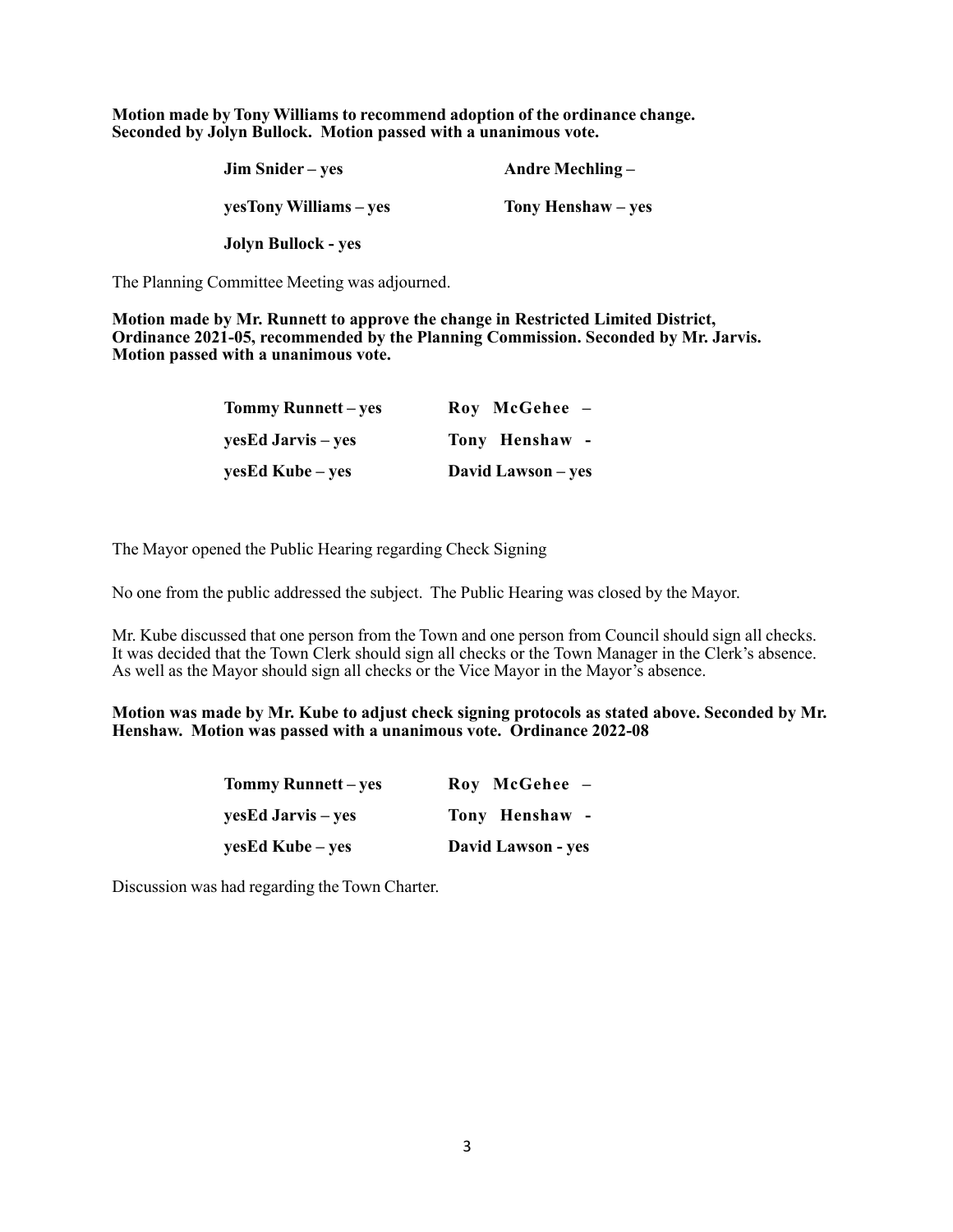**Motion was made by Mr. McGehee to reconsider the motion made at the July 12, 2021 Town Council Meeting to continue dissolving the Town Charter. Seconded by Mr. Jarvis. Motion passed with a unanimous vote.**

| Tommy Runnett – yes | $\bf Roy\,\,\, McGehee$ - |  |
|---------------------|---------------------------|--|
| yesEd Jarvis – yes  | Tony Henshaw -            |  |
| yesEd Kube – yes    | David Lawson – yes        |  |

**Motion was made by Mr. McGehee to repeal the motion to dissolve the Town Charter. Seconded by Mr. Kube. Motion passed with a unanimous vote..**

| Tommy Runnett – yes | Roy McGehee -      |
|---------------------|--------------------|
| yesEd Jarvis – yes  | Tony Henshaw -     |
| yesEd Kube – yes    | David Lawson – yes |

The Mayor asked for approval of the agenda

**Motion was made by Mr. Runnett to approve the agenda. Seconded by Mr. Jarvis. Motion was passed with a unanimous vote.**

| <b>Tommy Runnett – yes</b> | Roy McGehee -      |
|----------------------------|--------------------|
| yesEd Jarvis – yes         | Tony Henshaw -     |
| yesEd Kube – yes           | David Lawson – yes |

**Motion was made by Mr. Runnett to approve the July 12th, 2021 regularTown Council Meeting minutes. Seconded by Mr. Kube. Motion was passed with a unanimous vote.**

| Tommy Runnett – yes | Roy McGehee -      |  |
|---------------------|--------------------|--|
| yesEd Jarvis – yes  | Tony Henshaw -     |  |
| yesEd Kube – yes    | David Lawson – yes |  |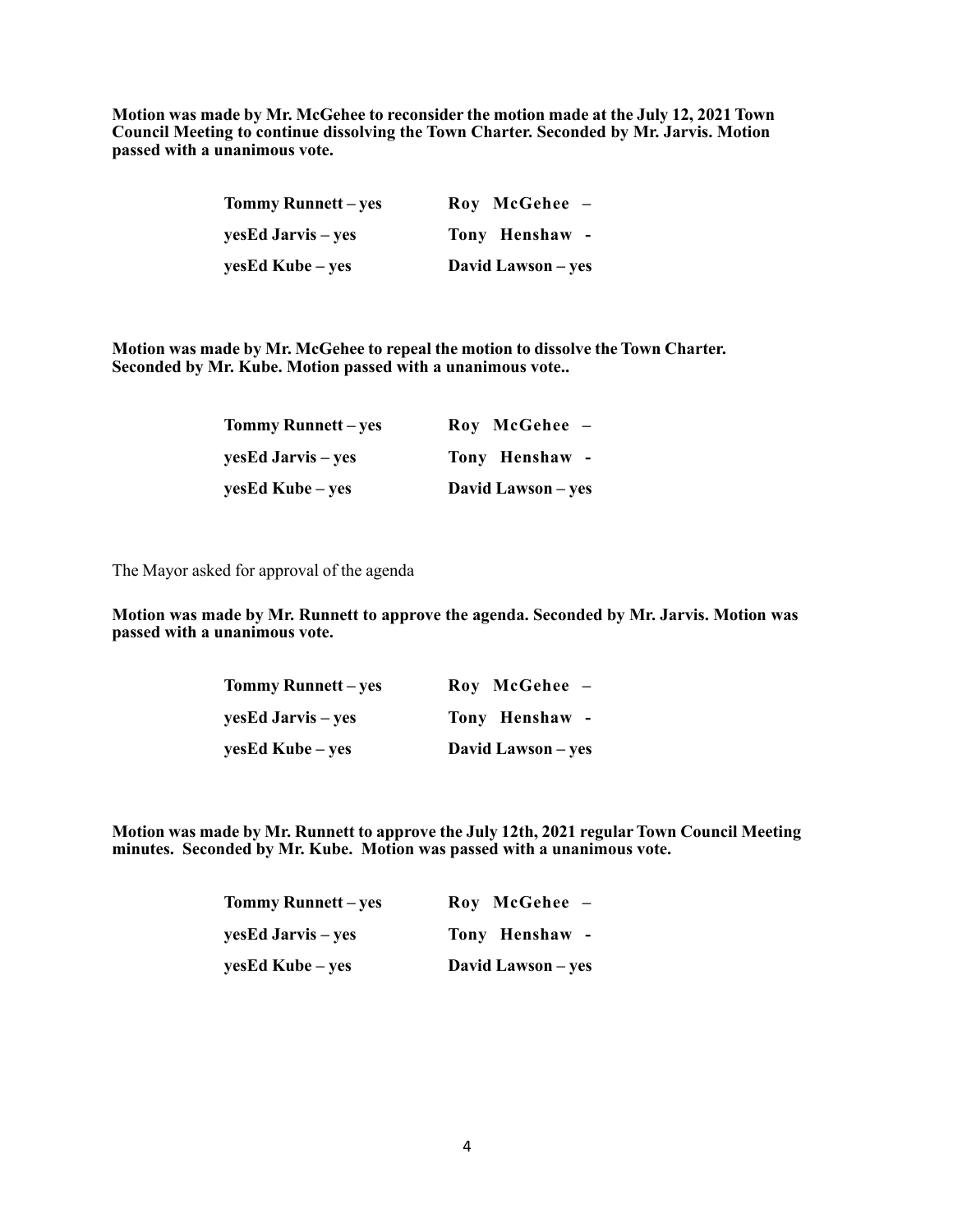**Motion was made by Mr. Kube to approve the Special Session minutes held on July 22, 2021. Seconded by Mr. Lawson. Motion was passed (4-0-2).**

| <b>Ed Kube</b> - yes     | David Lawson – yes     |
|--------------------------|------------------------|
| <b>Roy McGehee - yes</b> | <b>Tommy Runnett -</b> |
| abstainTony Henshaw-yes  | Ed Jarvis - abstain    |

Discussion was had about the bills. It was discussed to move tree removal to maintenance and repair vs. beautification.

**Motion was made by Mr. Runnett to approve the August bills to be paid. Seconded by Mr. Jarvis. Motion was passed with a unanimous vote.**

| Tommy Runnett – yes | Roy McGehee -      |  |
|---------------------|--------------------|--|
| yesEd Jarvis – yes  | Tony Henshaw -     |  |
| yesEd Kube – yes    | David Lawson - yes |  |

**Town Managers Report by Ti-Lea Austin (In addition to the written report submitted in the packet).** The blinds inside the Council Chambers will be installed Thursday. Paving repairs are on schedule. It is tentatively to be three to seven weeks for repair of the air conditioner in Town Hall.

**The Town Attorney Report by Andrea Erard** : Ms. Erard addressed the \$25.00 water deposit. She stated we are entitled to charge a processing fee, but not a deposit on property owners. She also discussed the policy on signs, specifically political signs, being set up throughout the Town of Mineral and on Town Hall's property.

**Motion made by Mr. McGehee to close the alley on Eighth Street, Ordinance 2021-07. Seconded by Mr. Runnett. Motion was passed (5-0-1).**

| <b>Tommy Runnett - yes</b> | Roy McGehee -                 |
|----------------------------|-------------------------------|
| yesEd Jarvis -yes          | David Lawson - yes            |
| <b>Ed Kube - yes</b>       | <b>Tony Henshaw - abstain</b> |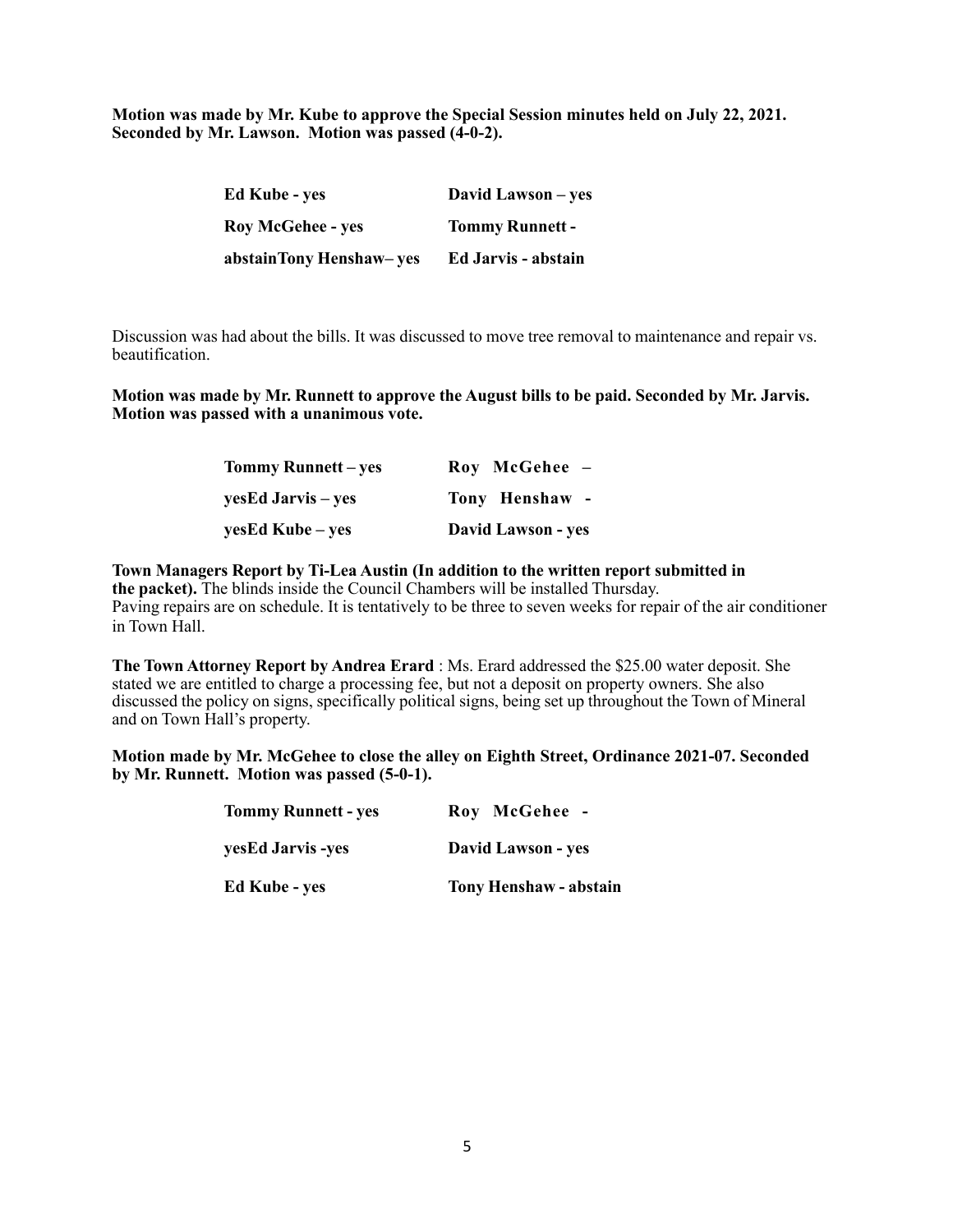**Motion made by Mr. McGehee to transfer the property of the alley closed and vacated by Ordinance 2021-07 be transferred to Kermit and Judith Greene. Seconded by Mr. Henshaw. Motion was passed (6-0).**

| <b>Tommy Runnett - yes</b> | Roy McGehee -             |
|----------------------------|---------------------------|
| yesEd Jarvis -yes          | <b>David Lawson - yes</b> |
| <b>Ed Kube - yes</b>       | <b>Tony Henshaw - yes</b> |

**Audit Committee report by Ed Kube** - Mr. Kube reported that they are addressing the four issues reported by the audit. The employee handbook should be ready for September.

**Beautification Committee Report by Ed Kube** - Mr. Kube reported that the Mural by the Farmers Market is fading, and the shrubbery in front of it needs maintenance. Mr. Kube will look into banners for Mineral Avenue. Mr. Runnett stated that he had spoken with the daughter of the person who created the mural, and she will get the area maintained. Sidewalks through Town were discussed as an item to look into.

**Building/Maintenance Committee Report by Ed Jarvis -** Discussion was had about the derelict properties in Town. It was decided that Mayor Harlowe would take one side of Town, and Vice Mayor Runnett would take the other to compile a list of derelict properties.

**Cemetery Committee Report by Tommy Runnett** - Mr. Runnett reported that the lowest bidder for maintenance has yet to respond, and suggested postponing bids until time to trim.

**Communications Committee Report by Ed Kube** - Mr. Kube reported on the update of the Town website, deadline for the overall update is September 30, 2021. It was also reported that Covid relief money can be used to better the Audio/Visual capabilities within Town Hall.

**Economic Committee Report -** Mayor Harlowe spoke about the business next door to Sparks Electric, the store sells items online and in person.

**Personnel Committee Report by Ed Kube** - Mr. Kube reported that they would like to make the Part Time DMV Clerk role into a full-time position. They would also like to reinstate the previously accepted Day Time Maintenance position. It was also reported that the Committee is waiting for a job description to be written for a Special Projects Coordinator position.

**Motion was made by Mr. Kube to change the Part Time DMV Clerk to full time. Seconded by Mr. Jarvis. Motion was passed with a unanimous vote.**

| Tommy Runnett – yes | Roy McGehee -      |
|---------------------|--------------------|
| yesEd Jarvis – yes  | Tony Henshaw -     |
| yesEd Kube – yes    | David Lawson - yes |

**Motion was made by Mr. Kube to reinstate the Part Time Daytime Maintenance position. Seconded by Mr. Jarvis. Motion was passed with a unanimous vote.**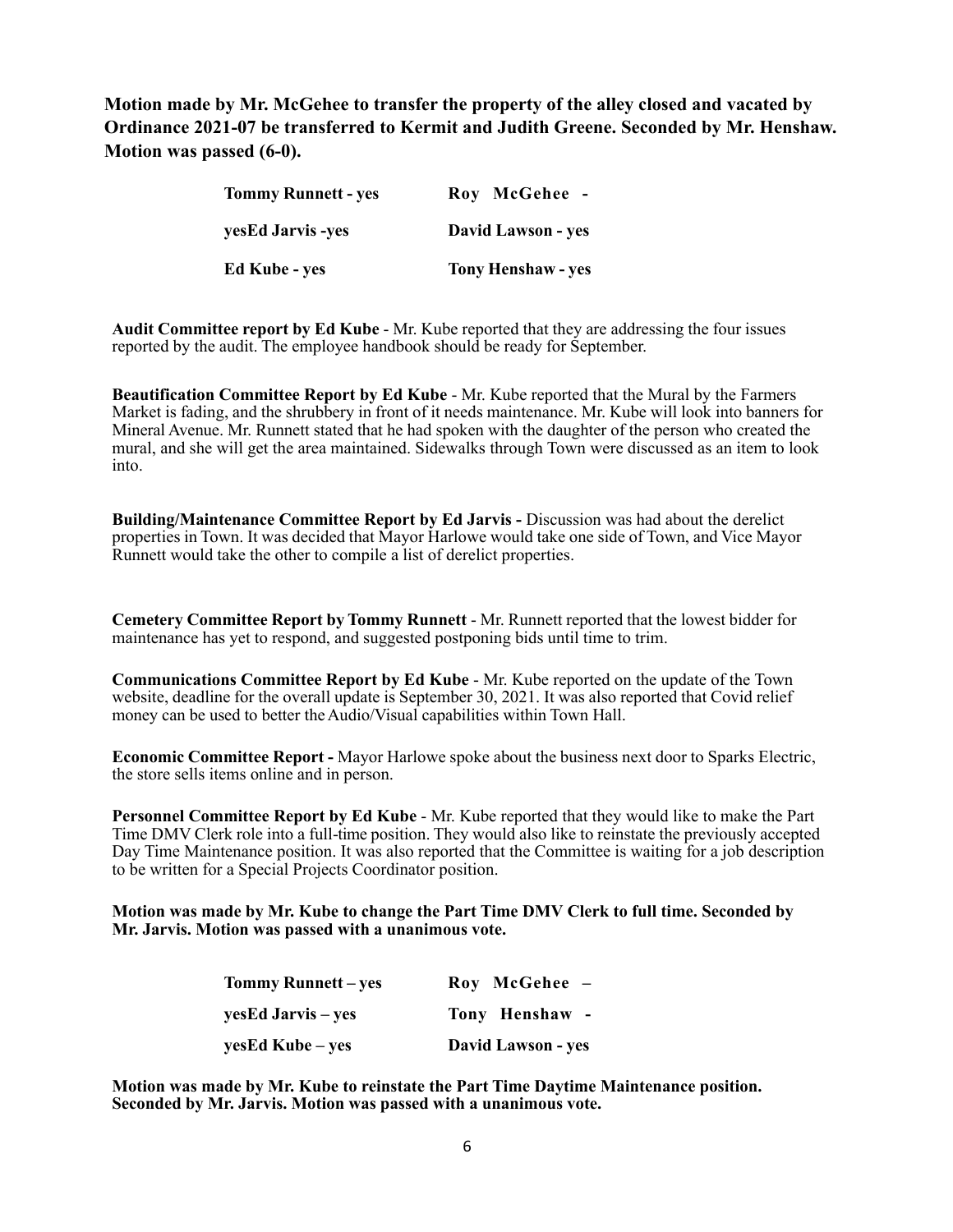| Tommy Runnett – yes | Roy McGehee -      |
|---------------------|--------------------|
| yesEd Jarvis – yes  | Tony Henshaw -     |
| yesEd Kube – yes    | David Lawson - yes |

**Police and Legal Committee report by Mr. McGehee -** Mr. McGehee continued the discussion of derelict properties.

**Streets Committee report by Tommy Runnett** - Mr. Runnett reported that the Chestnut Avenue extensions was approved by VDOT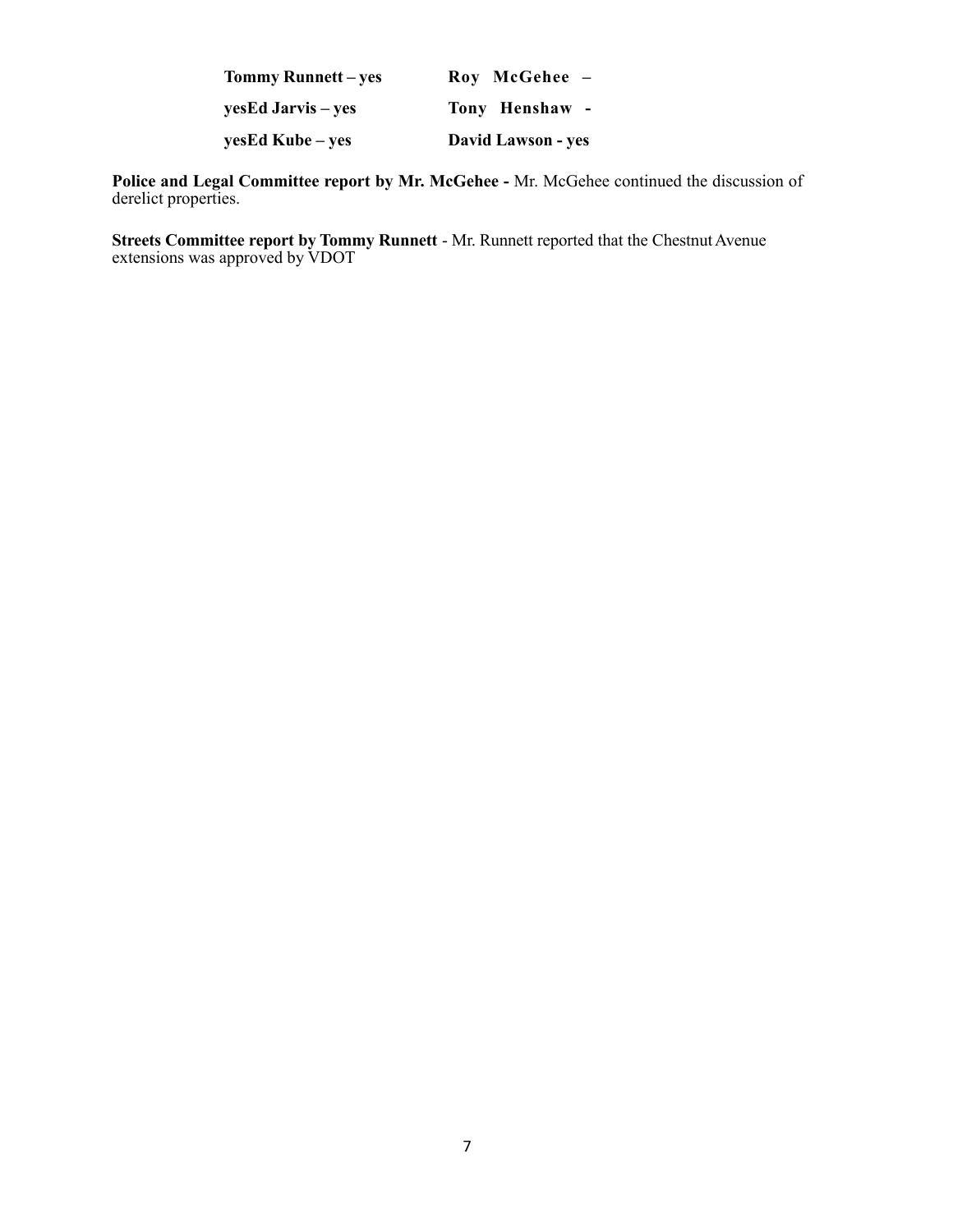**Motion made by Mr. Runnett to accept the Chestnut Avenue extensions, previously approved by VDOT. Seconded by Mr. Kube. Motion was passed with a unanimous vote.**

| Tommy Runnett – yes | Roy McGehee -             |
|---------------------|---------------------------|
| yesEd Jarvis – yes  | Tony Henshaw -            |
| yesEd Kube – yes    | <b>David Lawson - yes</b> |

**Water and Sewer Committee report by Tommy Runnett** - Mr. Runnett reported that wastewater cost is down through July and August, so the repairs are working. The committee proposed a spray in place solution for water and sewer repair, and will review a work parameter and timeframe.

Mr. Jarvis discussed the lack of public restrooms at the Family Dollar in Town.

#### **Old Business**

Mr. Jim Snider spoke on what establishes a quorum for the Planning Commission.

#### **Motion was made by Mr. Kube for the Town to change the quorum to seven for the Planning Commission. Motion was passed with a unanimous vote.**

| Tommy Runnett – yes | Roy McGehee -      |
|---------------------|--------------------|
| yesEd Jarvis – yes  | Tony Henshaw -     |
| yesEd Kube – yes    | David Lawson - yes |

**Motion made by Mr. McGehee to accept the Personal Property Tax Relief Act. Seconded by Mr. Lawson. Motion was passed with a unanimous vote.**

| <b>Tommy Runnett</b> – yes | Roy McGehee -      |
|----------------------------|--------------------|
| yesEd Jarvis – yes         | Tony Henshaw -     |
| yesEd Kube – yes           | David Lawson - yes |

**Motion made by Mr. Jarvis to approve the Hometown Parade on September 23, 2022. Seconded by Mr. Lawson. Motion was passed with a unanimous vote.**

| Tommy Runnett – yes | Roy McGehee -      |
|---------------------|--------------------|
| yesEd Jarvis – yes  | Tony Henshaw -     |
| yesEd Kube – yes    | David Lawson - yes |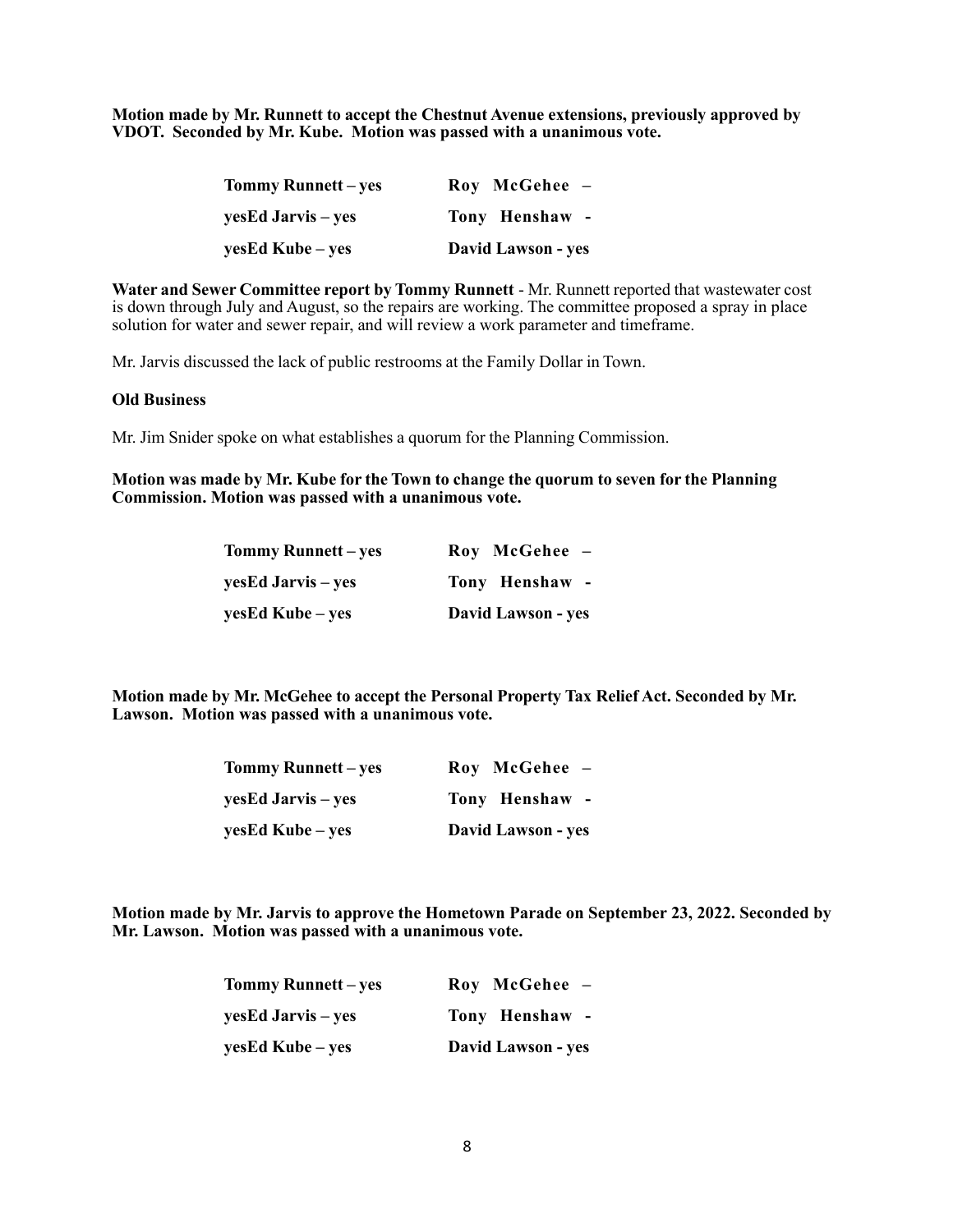Mr. Kube discussed keeping the Town Code up to date via online and hard copy. Mrs. Ti-lea Austin gave a response that the Town Code is being addressed and getting updated.

Discussion was had in regards to the Town Managers goals.

**Motion was made by Mr. Jarvis to go into closed session to discuss performance and goals of the Town Manager pursuant to Virginia Code 2 14-3711 A1. Seconded by Mr. Lawson. Motion was passed with a unanimous vote.**

| Tommy Runnett – yes | Roy McGehee -      |
|---------------------|--------------------|
| yesEd Jarvis – yes  | Tony Henshaw -     |
| yesEd Kube – yes    | David Lawson - yes |

**Council reconvened and certified that only the matters identified in the Motion to go into closed meeting were heard, discussed or considered.**

**So Certified:**

| <b>Pam Harlowe - yes</b> |                    |
|--------------------------|--------------------|
| Tommy Runnett – yes      | Roy McGehee -      |
| yesEd Jarvis – yes       | Tony Henshaw -     |
| yesEd Kube – yes         | David Lawson - yes |

**Motion was made by Mr. Kube to approve the Town Manager's goals. Seconded by Mr. Lawson. Motion was passed by a unanimous vote.**

| Tommy Runnett – yes | Roy McGehee -      |
|---------------------|--------------------|
| yesEd Jarvis – yes  | Tony Henshaw -     |
| yesEd Kube – yes    | David Lawson – yes |

Discussion was had concerning a complaint from the DMV Supervisor on MondayAugust 2nd.

**Motion was made by Mr. McGehee to adjourn the meeting. Seconded by Mr. Lawson. All Council members agreed to the motion by consent.**

The Mayor adjourned the meeting.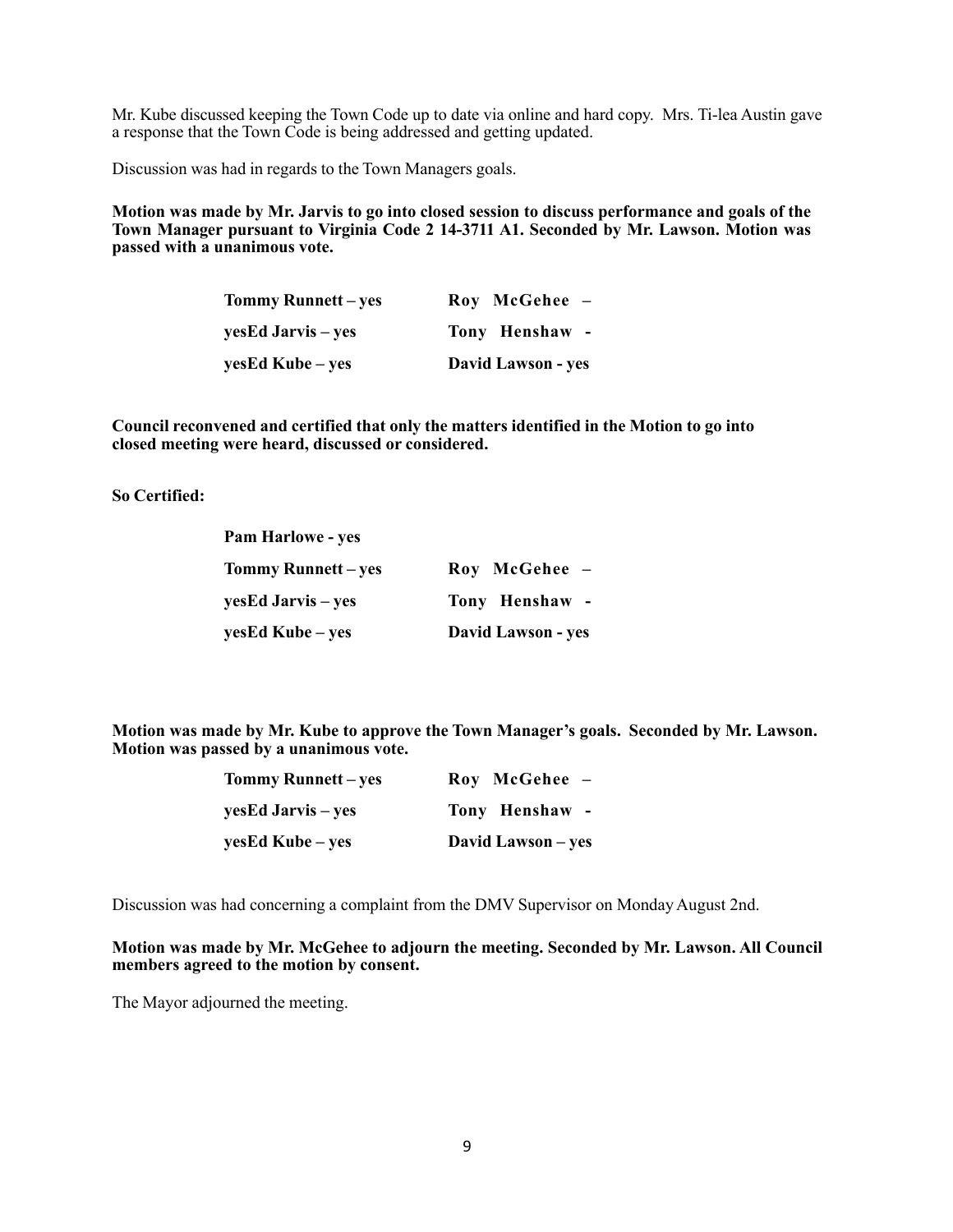ORDINANCE NO. 2021-05 AMENDS THE MINERAL TOWN CODE, CHAPTER 425, "ZONING," ARTICLE II, "RESIDENTIAL LIMITED DISTRICT," SECTION 425-5, "AREA REGULATIONS," AND ARTICLE III, "RESIDENTIAL GENERAL DISTRICT," SECTION425-15, "AREA REGULATIONS" TO MODIFY THE MINIMUM LOT SIZE FOR SINGLE FAMILY DWELLINGS IN THE RESIDENTIAL LIMITED DISTRICT AND RESIDENTIAL GENERAL DISTRICTS. ORDINANCE NO. 2021-05 ALSO IMPLEMENTS A REQUIREMENT FOR A PLAYGROUND, GREEN SPACE OR RECREATIONAL ARE IN MULTI-FAMILY DWELLINGS OR APARTMENTS. ORDINANCE NO. 2021-05 IS CONSIDERED PURSUANT TO THE GRANT OF AUTHORITY IN VA CODE §§15.2-2200, 15.2-2280, 15.2-2285 & 15.2-2286.

# **§ 425-5. Area [regulations.](https://ecode360.com/12069281#12069281)**

- A. All dwellings and buildings in this district shall be served by a public or private water system.
- B. For single-family dwellings on residential lots having individual sewage disposal, the minimum lot area shall be not less than five times the floor area of the first or ground level of the dwelling, and sufficient for Health Department approval of a septic system. Any floor above the first or ground floor shall not exceed the size of the first or ground floor. For permitted uses, other than residential, utilizing individual sewage disposal systems, the required area for any such use shall be determined by the Louisa County Health Department.
- C. For single family dwellings on residential lots served by public sewage, the lot area shall be at least five times the square footage of the floor area of any such dwelling or other building constructed on said lot, the floor area to be the total floor area of the ground floor.

# **§ 425-15. Area [regulations.](https://ecode360.com/12069306#12069306)**

- A. All dwellings and buildings in this district shall be served by a public or private water system.
- B. For permitted uses other than residential utilizing individual sewage disposal systems, therequired area for any such use shall be determined by the Health Department, but in no case less than 15,000 square feet.
- C. The lot area shall be at least five times the square footage of the floor area of the first or ground level of the dwelling or other building constructed on said lot, the floor area to be the total floor area of the floor on each story of such dwelling and any other building.
- D. Multifamily dwellings, apartments or other buildings that will house children will need toinclude provisions for a playground, green space, or recreational area and will require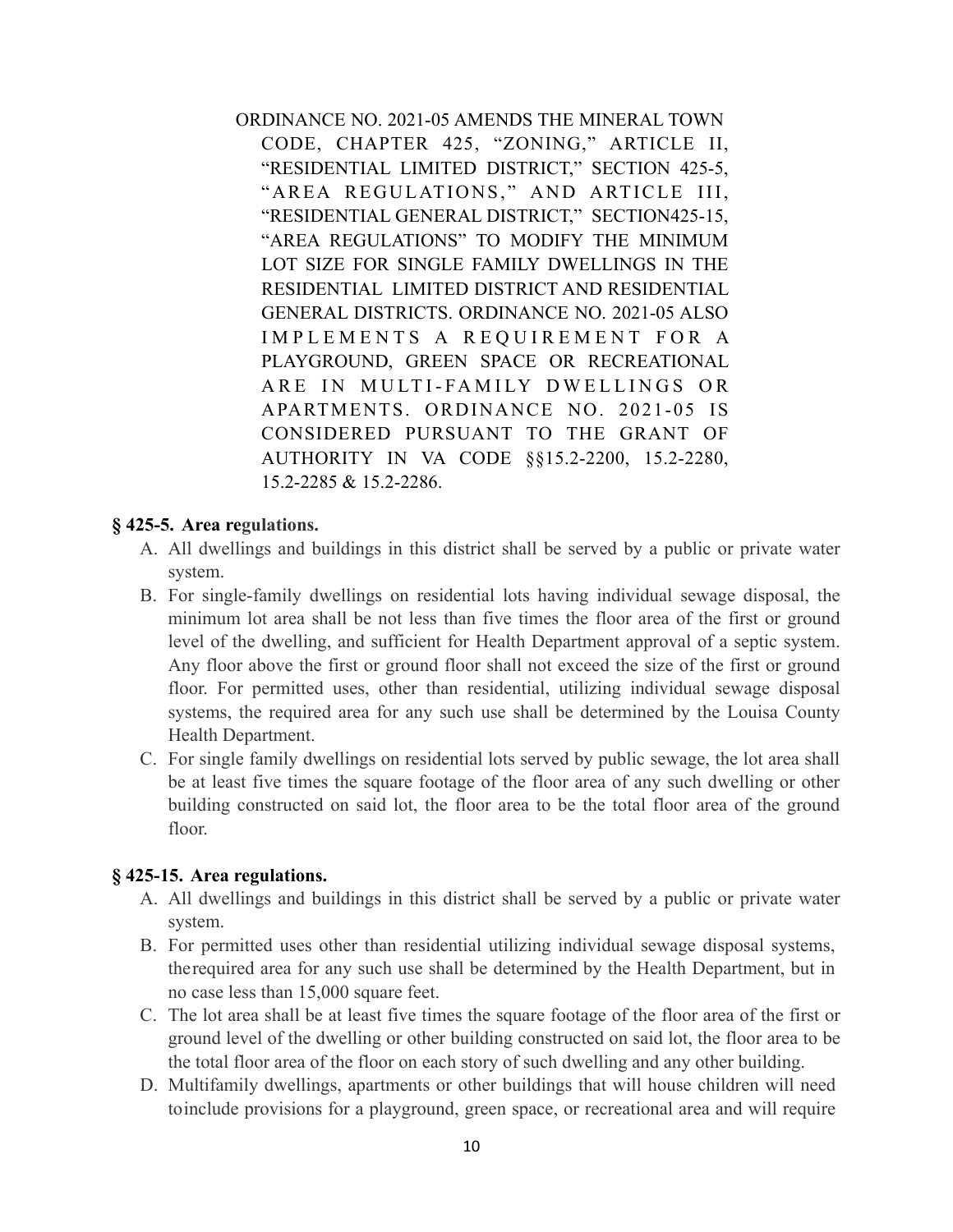the approval of the planning commission upon receipt of the plans in keeping with the Town's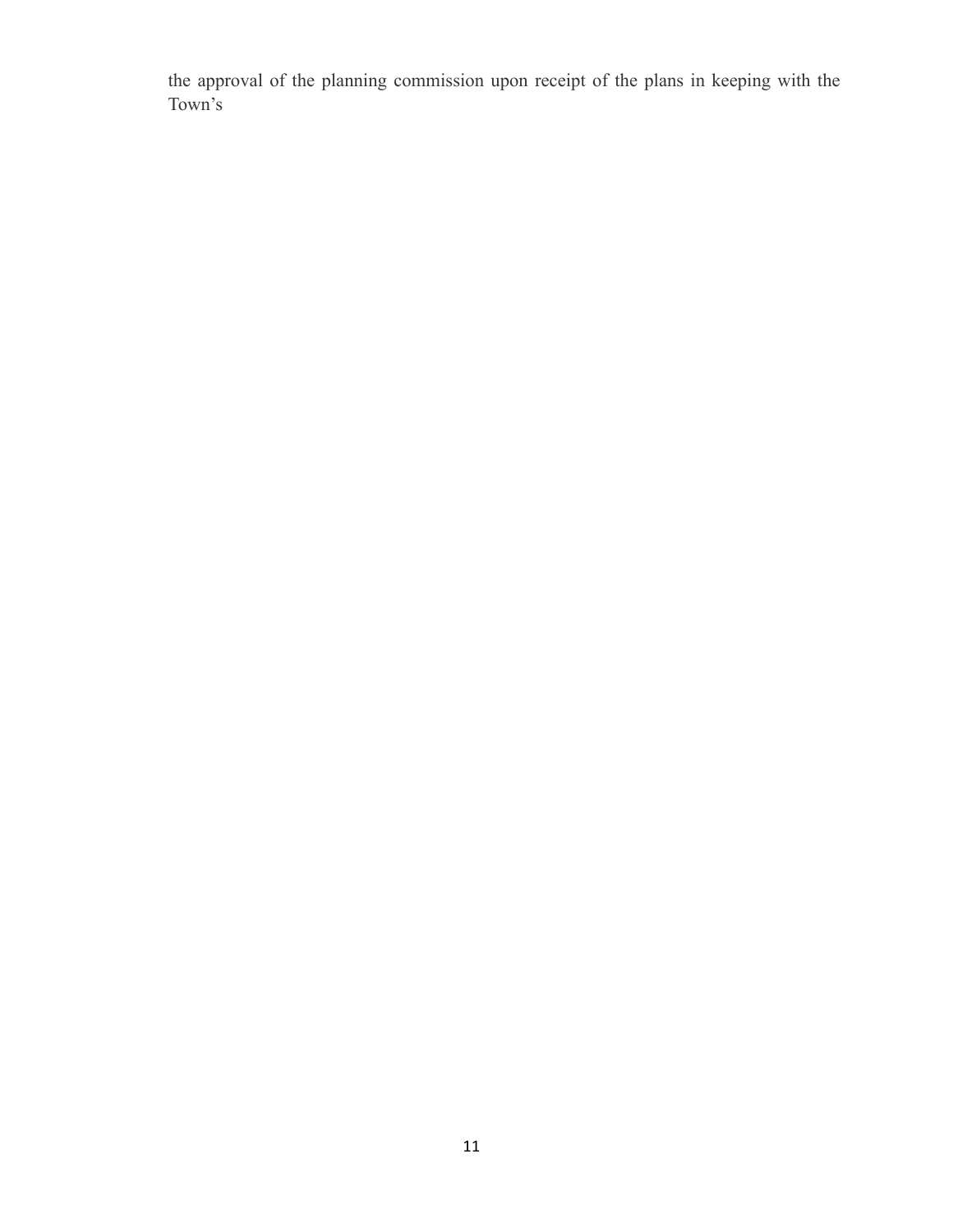Comprehensive Plan for the purpose of maintaining the Town's historic image whilefostering growth and maintaining a clean and healthy appearance.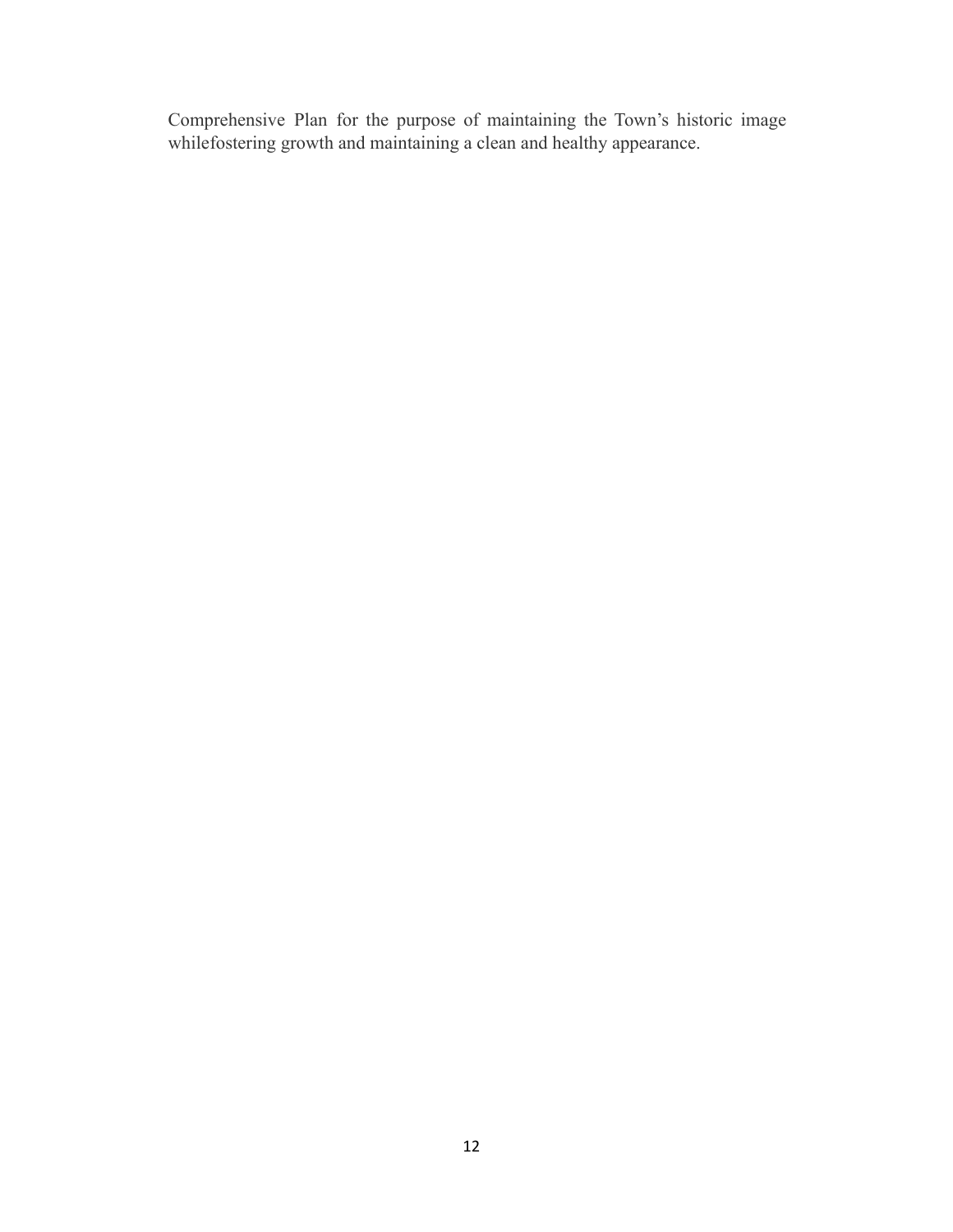### **ORDINANCE NO. 2021-07 VACATES AN UNDEVELOPED PORTION OF EIGHTH STREET LOCATED NEAR 808 N FORESTAVENUE IN THE TOWN OF MINERAL**

BE IT ORDAINED, by the Mineral Town Council, following a properly advertised public hearing on August 9, 2021, that Ordinance No. 2021-07, vacates an undeveloped portion of the alley located at 9th street near block 139 in the Town of Mineral as requested by Kermit D. Greene for the purpose of building a house for a family member since he owns lots 9, 10, 11, and12 on block 139.

BE IT FINALLY ORDAINED that following the vacation/abandonment of an undeveloped portion of the alley located at 9th street near block 139 in the Town of Mineral the Town shall retain a utility easement.

*Certified to be a true copy of Ordinance 2021-07 which was approved by unanimous vote on August 9, 2021 at which a quorum of Council was present.*